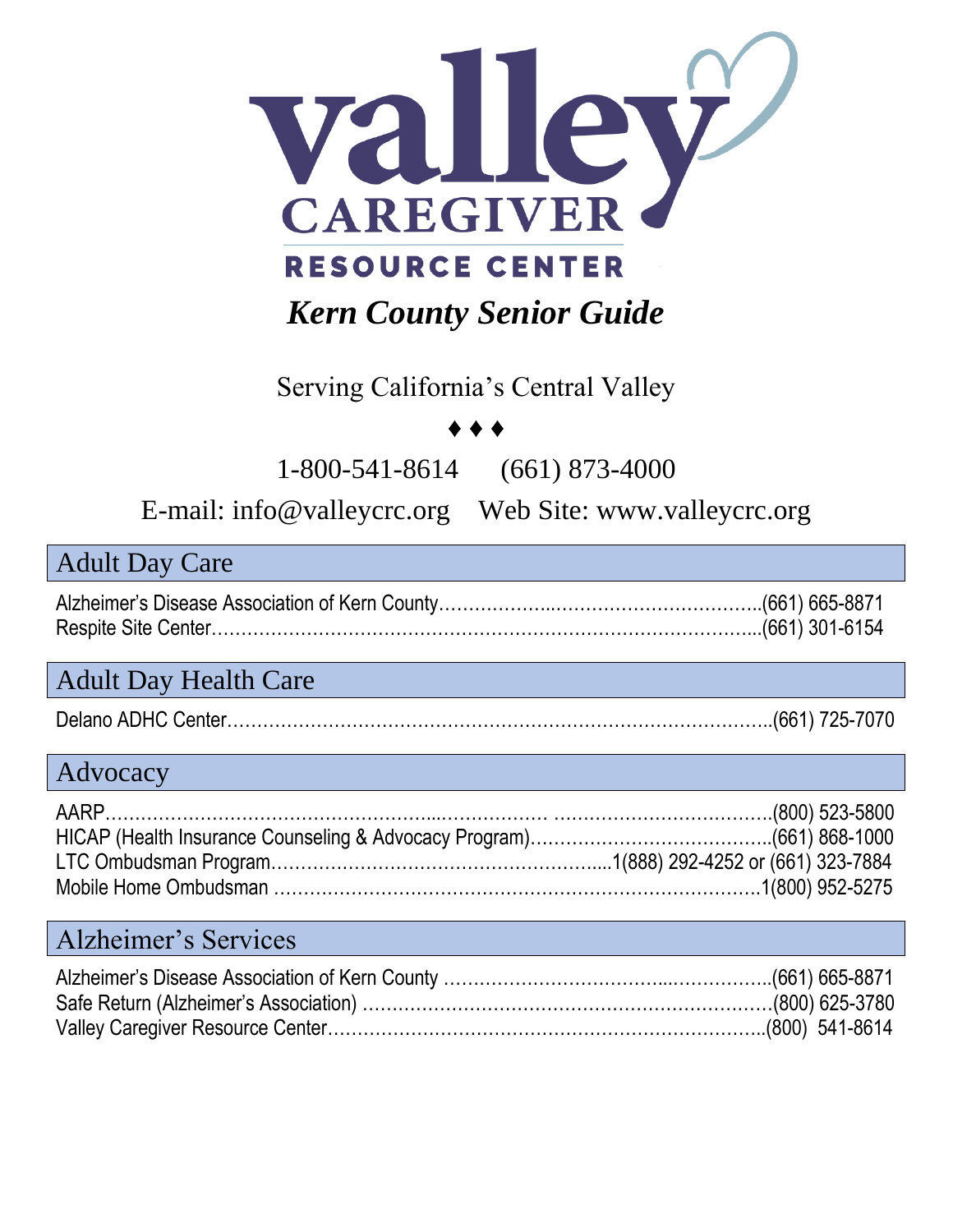| <b>Case Management Programs</b> |  |
|---------------------------------|--|
|                                 |  |
|                                 |  |
|                                 |  |
| Counseling                      |  |
|                                 |  |
| Emergency Hotlines (24 hr)      |  |
|                                 |  |
|                                 |  |
|                                 |  |
|                                 |  |
|                                 |  |

## Equipment and Supplies

Law Enforcement ………………………………………………………………………………………………….911

## Food Programs

### Health Services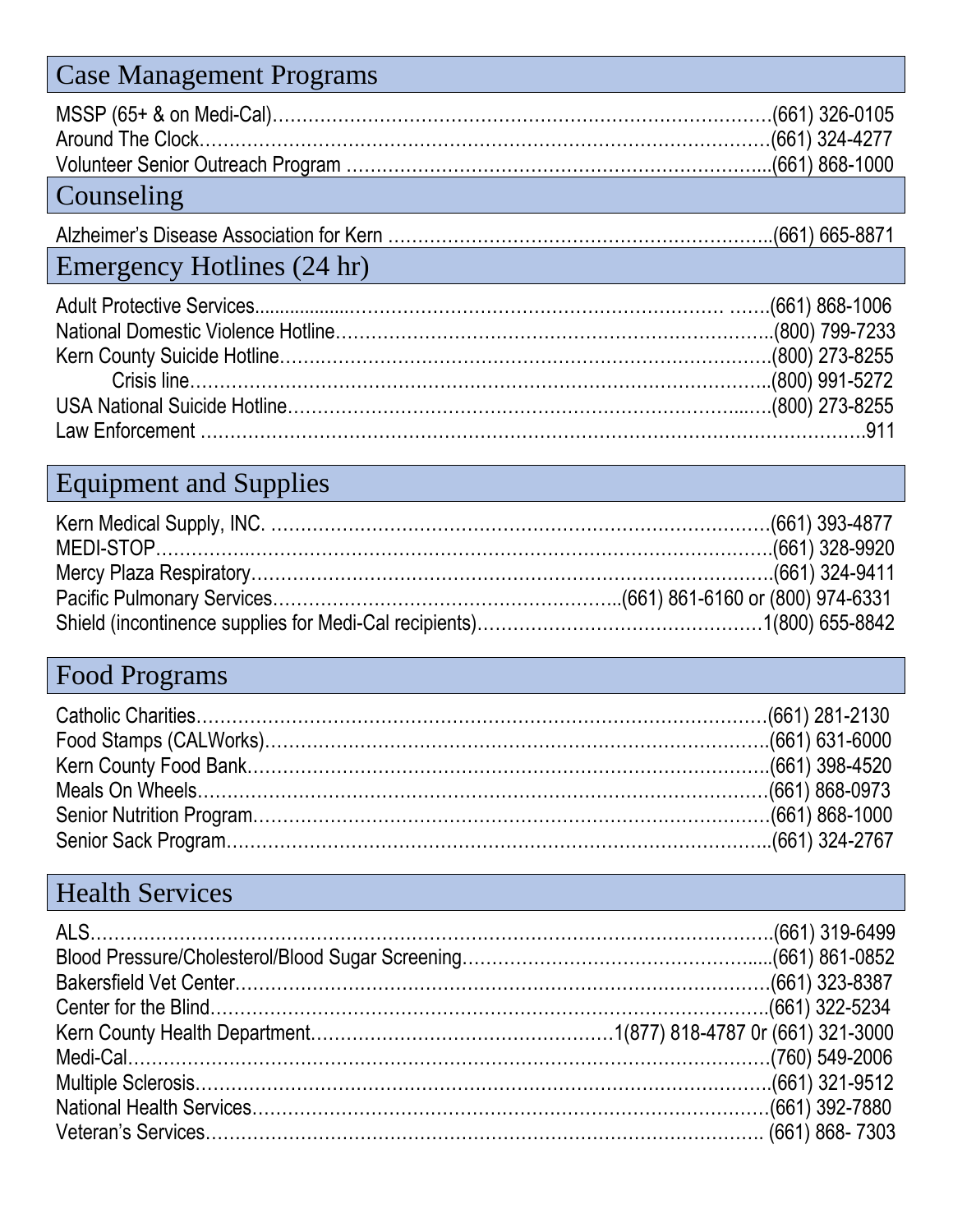## Home Improvement

## Housing

## Hospice

#### In-Home Care Services

## Insurance Programs

| HICAP (Health Insurance Counseling & Advocacy Program)1(800) 434-0222 or (661) 868-1000 |  |
|-----------------------------------------------------------------------------------------|--|
|                                                                                         |  |
|                                                                                         |  |
|                                                                                         |  |

# Legal Services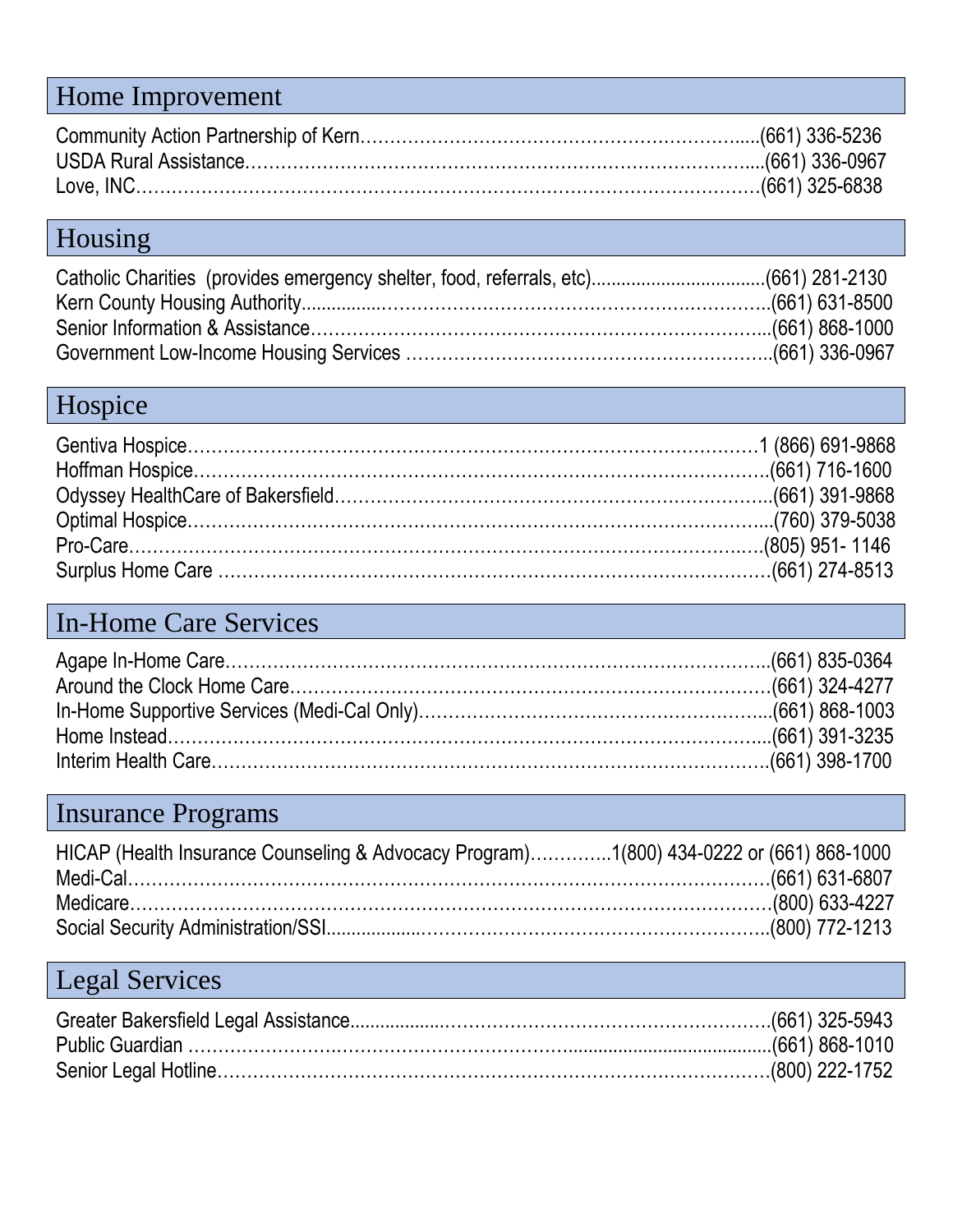### Respite Care

## Senior Centers

| 661) 746-7838 |  |
|---------------|--|
|               |  |
|               |  |
|               |  |
|               |  |
|               |  |
|               |  |

## Specialized Transportation

## Transportation

### Utilities Assistance